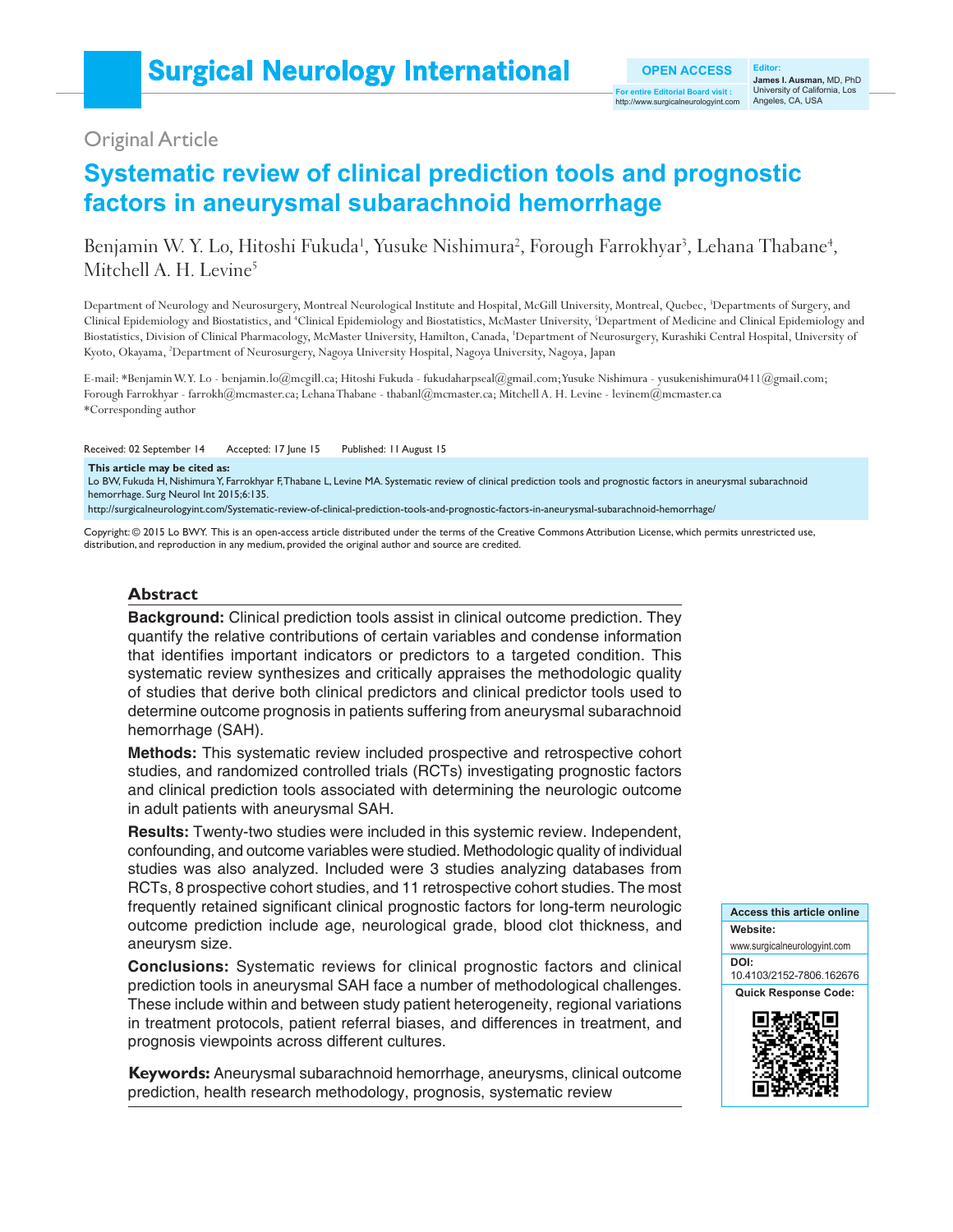#### **INTRODUCTION**

Clinical prediction tools assist in clinical outcome prediction. This systematic review synthesizes and critically appraises methodologic quality of studies that derive both clinical predictors and clinical predictor tools used to determine outcome prognosis in patients suffering from aneurysmal subarachnoid hemorrhage.

#### **Clinical prediction tools**

Clinical prediction tools assist in clinical outcome prediction, in establishing the likelihood of presence or absence of a condition, as well as in determining potential therapeutic courses of action. As such, they complement clinical opinion and judgment. Clinical prediction tools quantify the relative contributions of certain variables and condense information that identifies important indicators or predictors to a targeted condition.<sup>[1-6,12,19,31,35,36]</sup>

Methodologic assessment of clinical prediction tools pertains to their derivation and validation. In their development, the study from which the database is developed is critiqued for its study protocol (including inclusion and exclusion criteria, setting, patient recruitment, effective power with sample size of at least 10 patients cases for each predictor variable, description of patient characteristics and follow‑up, report and handling of missing data, and subgroup analyses), relevance of predictor variables and outcomes studied (justification and definition of variables and outcomes used, with attention to their coding and reproducibility), description of mathematical models (whether these models are both statistically and clinically sensible). In terms of model performance and validation, clinical prediction tools should be presented with a discussion of the types of performance measures used, as well as the types of validation used (including internal validation techniques such as data splitting, boot‑strapping, and external validation techniques, like adopting the derived rules in an external population).<sup>[1-6,12,19,31,35,36]</sup>

#### **Aneurysmal subarachnoid hemorrhage**

Intracranial aneurysmal subarachnoid hemorrhage (SAH) affects about 45,000 individuals in North America and 600,000 individuals worldwide annually. Aneurysmal SAH is associated with a mortality rate of at least 45% in the first 30 days following rupture.<sup>[22]</sup> Apart from the primary neurological injury from the aneurysmal rupture itself, other secondary injury processes can further worsen an individual's neurological condition and eventual clinical outcome. These processes include both neurological processes (such as delayed stroke, re‑bleeding, brain swelling, vasospasm induced strokes, seizures, and hydrocephalus), and systemic medical complications (such as myocardial infarction, fever, and pulmonary edema).<sup>[13,21,22]</sup> Together, these processes can lead to long-term disability. Types of disability include physical,

neurocognitive, and psychological impairment. Long-term reductions in health-related quality of life are common, even though the case fatality of aneurysmal SAH has slowly declined due to prompt diagnosis and repair, as well as improved critical care medical management.<sup>[13,21,22]</sup>

#### **Objectives**

The purpose of this systematic review is to synthesize and critically appraise methodologic quality of studies that derive both clinical predictor tools and clinical predictors used to determine outcome prognosis in patients suffering from aneurysmal SAH, with inclusion of studies with data generated from both prospective and retrospective cohort studies, and randomized controlled trials (RCTs).

#### **METHODS**

This systematic review was designed based on a predefined protocol.

#### **Study eligibility criteria**

We included prospective and retrospective cohort studies, and RCTs investigating clinical prediction tools and prognostic factors associated with determining neurologic outcome in adult patients with aneurysmal SAH. We excluded prognostic studies and grading schemes based on expert opinions, those for traumatic SAH and perimesencephalic SAH. Eligible studies were limited to those published from January 1, 1995 to March 31, 2014, due to differences in diagnostic modalities and treatment prior to this point.

#### **Literature search**

Two reviewers (Benjamin Lo [BL], Hitoshi Fukuda [HF]) independently searched a number of electronic databases. Relevant studies were identified from Ovid MEDLINE, Ovid EMBASE, Web of Science, the Cumulative Index to Nursing and Allied Health Literature, without language restrictions. To include gray literature, we also searched ProceedingsFirst and PapersFirst. We used the search terms aneurysmal SAH, clinical prognosis, and prediction rules.

#### **Study selection and data collection process**

Investigators (BL and HF) reviewed all titles and abstracts, and full reports of all potentially relevant trials. The initial literature search (January 1, 1995 to March 31, 2014) yielded 2,863 citations [Figure 1]. Screening by title and abstract and citation yielded 121 items. Of these 121 items, reviewers BL and HF reached agreement on 70 items for inclusion, 42 items for exclusion, and were unsure on 9 items. Consensus conference was held with the assistance of a third reviewer, Yusuke Nishimura (YN). Inter-rater reliability was high (estimated kappa 0.85 (95% confidence interval [CI]  $0.80-0.90$ ) for citation and abstract screening).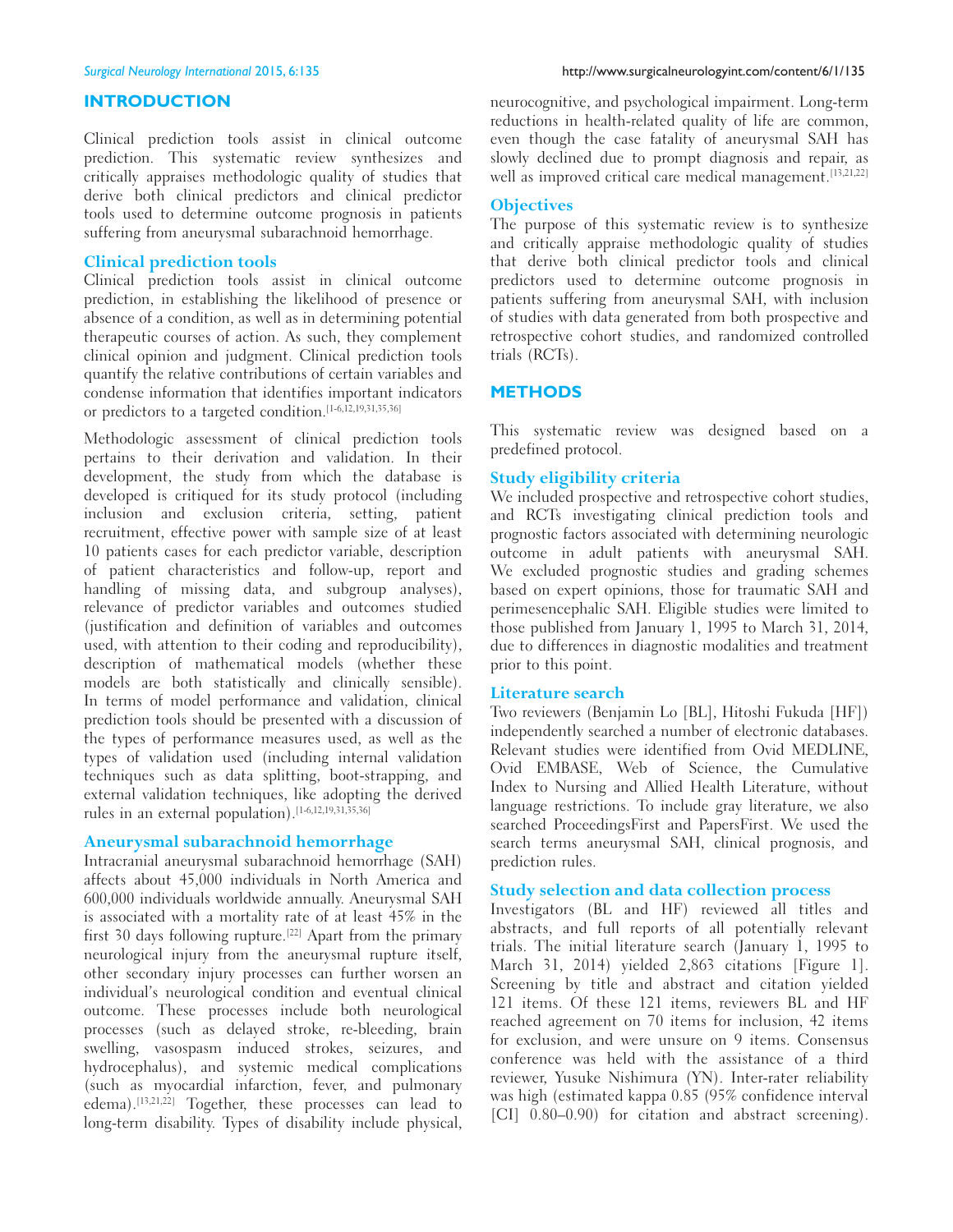



**Figure 1:Flow diagram of study selection**

Seventy-nine full-text articles were identified as potentially relevant and were assessed with the further exclusion of articles due to an incomplete variable and outcome reporting, inappropriate patient inclusion and exclusion criteria, and inappropriate predictor models used.

Investigators BL and HF then independently applied the inclusion criteria to the full reports. Each trial report was examined carefully for its methodologic quality. As outlined in the "methodologic quality assessment" section, each article was appraised in nine areas. Of the 198 items assessed in 22 articles, BL and HF reached agreement on 160 items, disagreed on 30 items, and were unsure on 8 items (kappa statistic =  $0.85$ ,  $95\%$ CI 0.80–0.90). Disagreements were resolved through consensus discussions and YN, the third reviewer.

For data collection, the reviewers (BL, HF) extracted relevant data using a data extraction form, piloted on a sample of included studies. Disagreements were resolved by consensus discussions and YN, the third reviewer.

#### **Methodologic quality assessment**

For this systematic review, we sampled the quality checklist using Delphi methods for prescriptive clinical prediction rules (QUADCPR),<sup>[9]</sup> and criteria proposed by Bouwmeester et al. 2012<sup>[5]</sup> for methodologic quality assessment of clinical prediction research. The following areas were used in methodologic quality assessment:

Study design - Including description of study protocol, inclusion and exclusion criteria, study setting, and recruitment

- Patient population Including representativeness of exposed cohort and ascertainment of exposure
- Candidate predictors Including description of predictors used, selection and coding of data, inclusion of potential confounding variables
- Outcome Including definition of outcomes, justification of outcomes, their reproducibility, length of follow‑up, and outcome assessment when appropriate
- Statistical power Ensuring effective sample size
- Statistical models Description of mathematical methods used, and whether they are statistically sound and clinically sensible
- Bias assessment Such as publication bias, selection bias, recall bias, and ascertainment bias
- Model performance and validation Descriptions of any attempts to evaluate, if appropriate, model performance and validation
- Statement of conflict of interest or funding.

### **RESULTS**

#### **Study search and selection**

The initial literature search (January 1, 1995– March 31, 2014) yielded 2863 citations [Figure 1]. These were screened by title and abstract. Seventy-nine full-text articles were identified as potentially relevant and were assessed with the further exclusion of articles due to an incomplete variable and outcome reporting, inappropriate patient inclusion and exclusion criteria, and inappropriate predictor models used. Twenty‑two studies were included in this systemic review, with Table 1 examining the independent, confounding, and outcome variables, and Table 2 examining their methodologic quality.

#### **Study results and synthesis of results**

This systemic review of both clinical prediction tools and prognostic factors in patients with aneurysmal SAH comprised 3 studies analyzing databases from RCTs, 8 prospective cohort studies, and 11 retrospective cohort studies. The most frequently retained significant clinical prognostic factors for long‑term neurologic outcome prediction include age ( $n = 7$ : Germanson et al. 1998,<sup>[10]</sup> McGirt et al. 2007,[23] Ogilvy et al. 2006,[28] Rabinstein et al. 2004,<sup>[30]</sup> Risselada et al. 2010,<sup>[32]</sup> Rosengart et al. 2007,[33] Karamanakos et al. 2012[16]), neurological grade  $(n = 6:$  Germanson et al. 1998,<sup>[10]</sup> Kahn et al. 2006,<sup>[15]</sup> McGirt et al. 2007,[23] Ogilvy et al. 2006,[28] Rabinstein et al. 2004,<sup>[30]</sup> Risselada et al. 2010,<sup>[32]</sup> Karamanakos et al. 2012<sup>[16]</sup>), blood clot thickness ( $n = 4$ : Ogilvy et al. 2006,<sup>[28]</sup> Rabinstein et al. 2004,<sup>[30]</sup> Risselada et al. 2010,<sup>[32]</sup> Rosengart et al. 2007<sup>[33]</sup>), and aneurysm size  $(n = 2)$ : Rosengart et al. 2007,<sup>[33]</sup> Risselada et al. 2010<sup>[32]</sup>).

#### **Methodological quality of included studies**

The included 22 studies all had thorough descriptions of study protocols, including inclusion and exclusion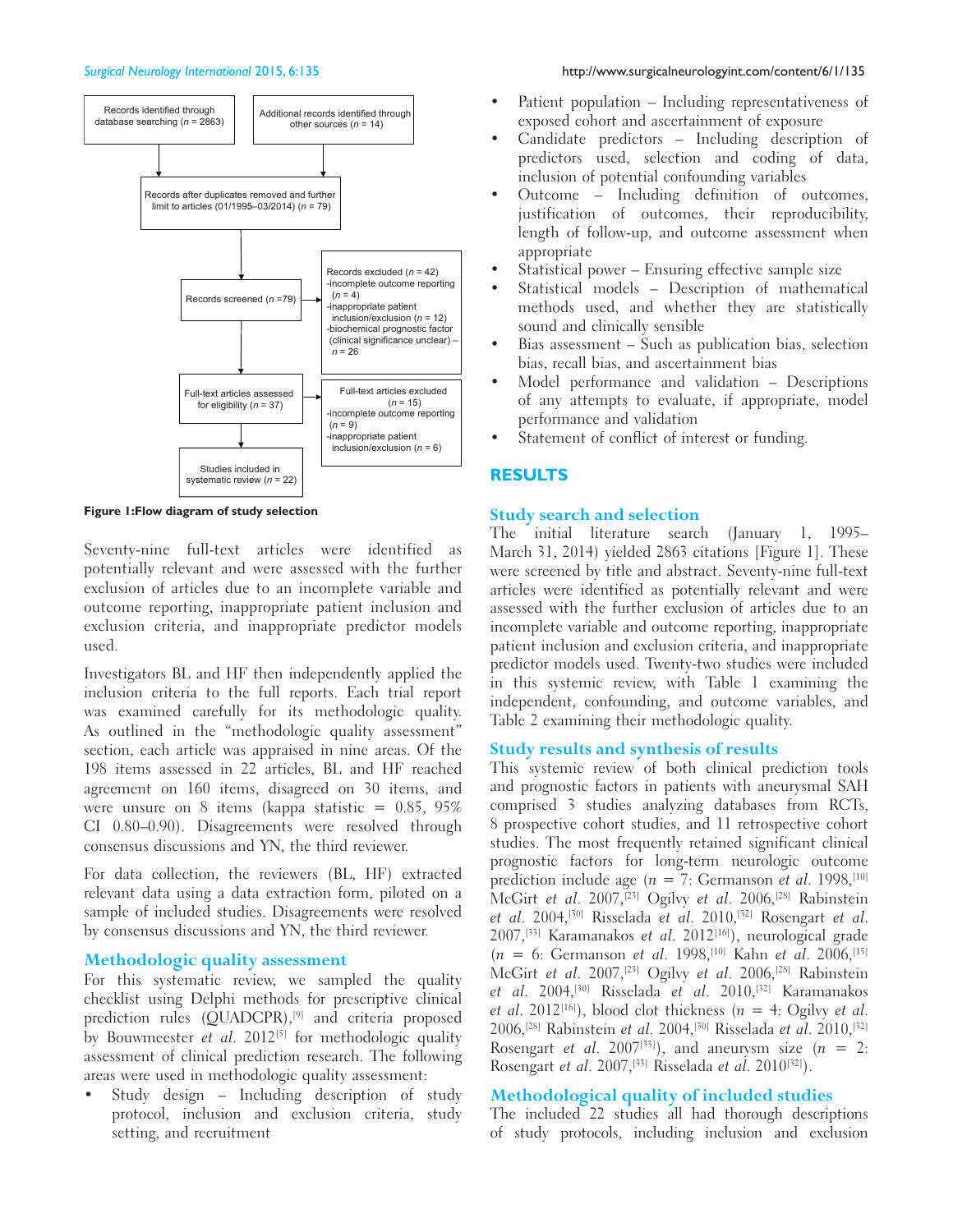### **Table 1: Variables investigated in existing clinical prognostic models in aneurysmal SAH**

|                                      | <b>Independent variables</b>                                                                                                                                                                                           | Independent variables controlled<br>for during analysis                                                              | <b>Dependent variables</b>                                                                                                                                 |
|--------------------------------------|------------------------------------------------------------------------------------------------------------------------------------------------------------------------------------------------------------------------|----------------------------------------------------------------------------------------------------------------------|------------------------------------------------------------------------------------------------------------------------------------------------------------|
| Chiang et al. <sup>[7]</sup>         | Worst clinical grade (WFNS, Hunt and Hess)<br>before treatment                                                                                                                                                         | Age                                                                                                                  | <b>Outcome (Glasgow Outcome</b><br>Scale, Karnofsky scale)                                                                                                 |
| Claassen et al. <sup>[8]</sup>       | Hypoxia (arterio-alveolar gradient $>125$ mmHg)<br>Metabolic acidosis (bicarbonate <20 mmol/L)<br>Hyperglycemia (glucose > 180 mg/dL)<br>Cardiovascular instability (mean arterial<br>pressure $<$ 70 or $>$ 130 mmHg) | In hospital re-bleeding<br>Aneurysm size<br>Intraventricular hemorrhage<br>Level of consciousness at onset<br>Age    | Poor outcome<br>(modified Rankin score $>$ 3)                                                                                                              |
| Germanson et al. [10]                | Age<br>Sex<br>Preexisting hypertension<br>Aneurysm size and location<br>CT clot thickness<br>Serum glucose<br>GCS<br>Level of consciousness                                                                            | None                                                                                                                 | <b>Outcome (Glasgow Outcome</b><br>Score at 3 months)                                                                                                      |
| Heuer et al. <sup>[11]</sup>         | Neurological grade (Hunt and Hess grade, GCS<br>motor score)<br>Intracerebral hemorrhage<br>Intraventricular hemorrhage<br>Re-bleeding<br>Intraoperative cerebral swelling<br>Postoperative GCS                        | Age<br>Aneurysm size<br>Vasospasm<br>Intraoperative aneurysm rupture<br>Secondary cerebral insults                   | Increased intracranial pressure<br>Lack of correlation between<br>intracranial pressure and poor<br>neurological outcome (Hunt<br>and Hess grades 4 and 5) |
| Juvela[14]                           | Clinical condition at admission (GCS)<br>Re-bleeding<br>Delayed cerebral ischemia<br>Surgical clipping<br>Heavy consumption of alcohol                                                                                 | Sex<br>Age                                                                                                           | Poor outcome (Glasgow<br>Outcome Score 1-3)                                                                                                                |
| Kahn et al. <sup>[15]</sup>          | Severity of illness<br>Clinical grade of hemorrhage<br>Red blood cell transfusions<br>Severe sepsis                                                                                                                    | Intracranial pressure<br>Cerebral perfusion pressure<br>Hunt and Hess grade                                          | Acute lung injury<br>Mortality                                                                                                                             |
| Kramer et al. <sup>[17]</sup>        | Late pulmonary infiltrates $($ > 72 h)<br>Early pulmonary infiltrates (<72 h)                                                                                                                                          | Age<br>Initial WFNS grade<br>Amount of blood on initial CT<br>Presence of symptomatic vasospasm                      | Poor outcome<br>(Glasgow Outcome Score 1-3)<br>Mortality                                                                                                   |
| Krishnamurthy et al. <sup>[18]</sup> | Smoking                                                                                                                                                                                                                | Age<br>Sex<br>Hunt and Hess grade<br>Amount of blood on initial CT<br>(Fisher grade)<br><b>Medical comorbidities</b> | Poor outcome<br>(Glasgow Outcome Score 1-3)<br>Delayed neurological<br>deterioration                                                                       |
| Lindvall et al. <sup>[20]</sup>      | Amount of blood of CT (Fisher grade)<br>Hunt and Hess grade                                                                                                                                                            | Age                                                                                                                  | Poor outcome<br>(Glasgow Outcome Score 1-3)                                                                                                                |
| McGirt et al. <sup>[23]</sup>        | Glucose level                                                                                                                                                                                                          | Hunt and Hess grade<br>Cerebral vasospasm<br>Age<br>Hypertension<br>Ventriculomegaly on CT                           | Poor outcome (Glasgow<br>Outcome Score 1-3)                                                                                                                |
| Miss et al. $[24]$                   | Aneurysm coiling<br>Aneurysm clipping                                                                                                                                                                                  | Hemodynamic factors<br><b>Mechanical ventilation</b><br>Phenylephrine doses                                          | Cardiac troponin I > 1.0 mcg/L<br>Regional wall motion<br>abnormalities<br>Left ventricular ejection<br>fraction $<$ 50%                                   |

*Contd...*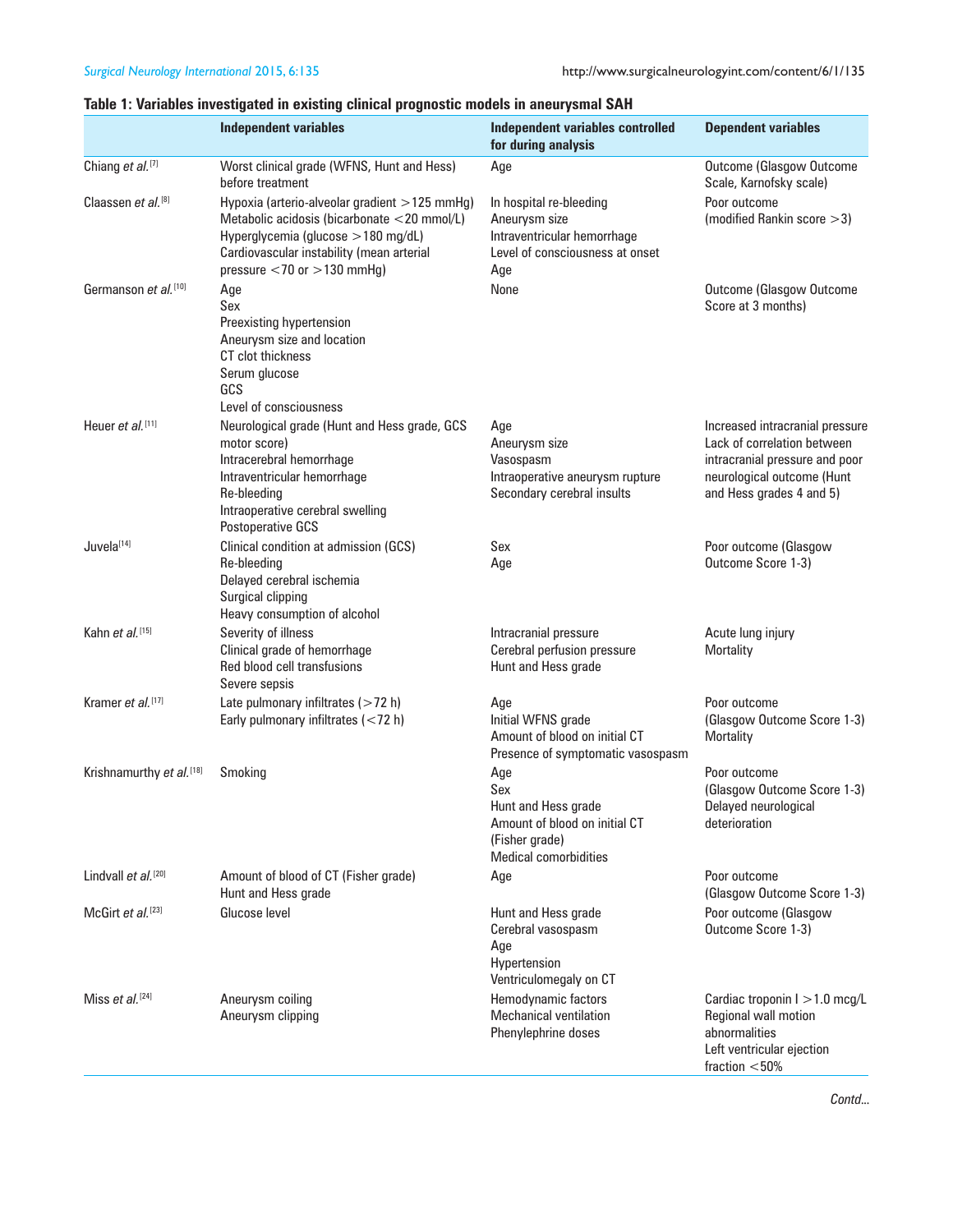#### **Table 1: Contd...**

|                                   | <b>Independent variables</b>                                                                                                                                                  | <b>Independent variables controlled</b><br>for during analysis                                                                                                                                                                                                                                                                                                                                                                  | <b>Dependent variables</b>                                            |  |  |
|-----------------------------------|-------------------------------------------------------------------------------------------------------------------------------------------------------------------------------|---------------------------------------------------------------------------------------------------------------------------------------------------------------------------------------------------------------------------------------------------------------------------------------------------------------------------------------------------------------------------------------------------------------------------------|-----------------------------------------------------------------------|--|--|
| Mocco et al. <sup>[25]</sup>      | Age<br>Hyperglycemia<br>Worst preoperative Hunt and Hess<br>grades (4 and 5)<br>Aneurysm size $(>13$ mm)                                                                      | Sex<br>Medical history (obesity,<br>hypertension, myocardial infarction,<br>coronary artery disease, congestive<br>heart failure, arrhythmia, diabetes,<br>renal disease, stroke, depression,<br>anxiety disorder, smoking)<br>Hemoglobin level<br>Leukocytosis<br>Sodium level<br>Acute pulmonary disease<br>Aneurysm coiling<br>Aneurysm clipping<br>Acute hydrocephalus<br>Global cerebral edema<br>Intracerebral hemorrhage | Poor neurologic outcome (Hunt<br>and Hess grade 5, mortality)         |  |  |
| Naidech et al. <sup>[26]</sup>    | Hemoglobin level                                                                                                                                                              | Hunt and Hess grade<br>Age<br>Angiographic vasospasm                                                                                                                                                                                                                                                                                                                                                                            | Cerebral infarction<br>Poor outcome (Hunt and Hess<br>grades 4 and 5) |  |  |
| Ogilvy et al. <sup>[28]</sup>     | Hunt and Hess grade<br>Fisher grade<br>Aneurysm size<br>Age<br>Anterior circulation aneurysms                                                                                 | Aneurysm clipping<br>Aneurysm coiling<br>Posterior circulation aneurysms                                                                                                                                                                                                                                                                                                                                                        | Poor outcome (Hunt and Hess<br>grades 4 and 5)                        |  |  |
| Qureshi et al. <sup>[29]</sup>    | Sodium level                                                                                                                                                                  | Age<br>Sex<br>Preexisting hypertension<br>Admission neurological grade<br>(GCS score)<br>Initial mean arterial pressure<br>Subarachnoid clot thickness<br>Intraventricular blood<br>Intraparenchymal hematoma<br>ventricular dilation<br>Aneurysm size and location                                                                                                                                                             | <b>Outcome (Glasgow Outcome</b><br>Scale, mortality rate)             |  |  |
| Rabinstein et al. <sup>[30]</sup> | Age<br>Initial WFNS grade<br>Coiling                                                                                                                                          | Anterior aneurysm location<br><b>Global deficits</b><br>Diffuse vasospasm<br>Number of affected vessels<br>Number of endovascular treatments                                                                                                                                                                                                                                                                                    | Poor outcome<br>(WFNS grades 4 and 5)                                 |  |  |
| Risselada et al. <sup>[32]</sup>  | Age<br>Sex<br><b>Prior SAH</b><br>Fisher grade<br>Lumbar puncture finding<br><b>WFNS</b> grade<br>Number of aneurysms<br>Size and aneurysm location<br>Vasospasm on admission | Randomization group                                                                                                                                                                                                                                                                                                                                                                                                             | <b>Outcome (Modified Rankin</b><br>Scale, death at 2 months)          |  |  |

*Contd...*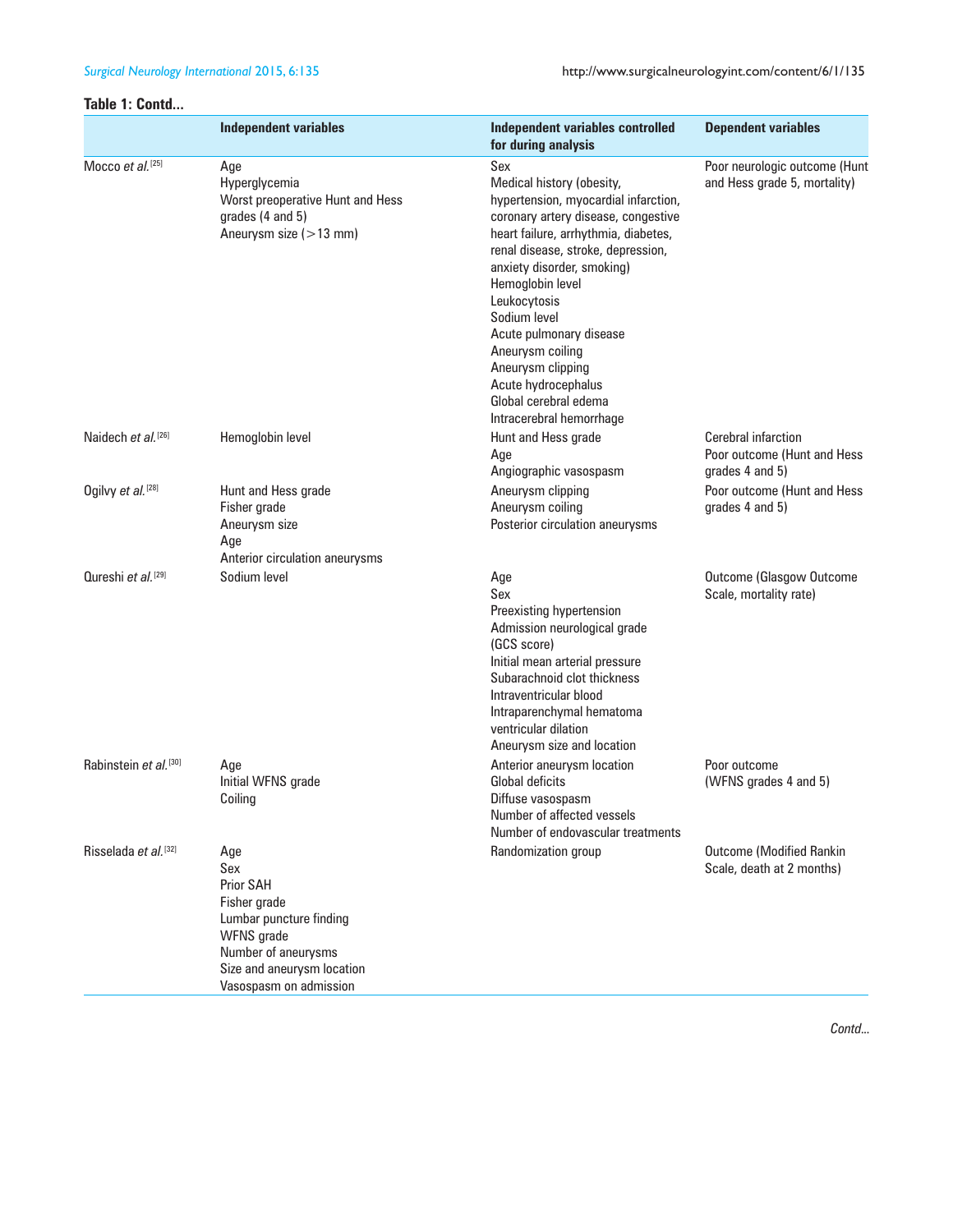#### **Table 1: Contd...**

|                                      | <b>Independent variables</b>                                                                                                                                                                                                                                                                                                                        | <b>Independent variables controlled</b><br>for during analysis                                                                                                  | <b>Dependent variables</b>                                                              |  |  |
|--------------------------------------|-----------------------------------------------------------------------------------------------------------------------------------------------------------------------------------------------------------------------------------------------------------------------------------------------------------------------------------------------------|-----------------------------------------------------------------------------------------------------------------------------------------------------------------|-----------------------------------------------------------------------------------------|--|--|
| Rosengart et al. [33]                | Age<br>Admission neurological grade<br><b>Clot thickness</b><br>Aneurysm location<br>Aneurysm size<br>Systolic blood pressure<br>Prior SAH<br>History of hypertension<br>Intraventricular hemorrhage<br>Anticonvulsant use<br>Induced hypertension, hypervolemia,<br>hypervolemia<br>Symptomatic vasospasm<br>Fever at day 8<br>Cerebral infarction |                                                                                                                                                                 | <b>Outcome (Glasgow Outcome</b><br>Scale)                                               |  |  |
| Soehle et al. <sup>[34]</sup>        | Poor initial neurologic grade<br>(Hunt and Hess grade 4 or 5)<br>Amount of blood on CT (Fisher grade)<br>Pulsatility index<br>Resistance index                                                                                                                                                                                                      | Mean arterial blood pressure<br>Intracranial pressure<br>Middle cerebral artery flow velocity                                                                   | Poor outcome (Glasgow<br>Outcome Score 1-3)                                             |  |  |
| Van den Bergh et al. <sup>[37]</sup> | Magnesium level<br>Amounts of cisternal and ventricular blood                                                                                                                                                                                                                                                                                       | Duration of unconsciousness<br>Sex<br>Re-bleeding<br>Level of consciousness at admission                                                                        | Poor outcome<br>(WFNS grades 4 and 5)                                                   |  |  |
| Yoshimoto et al. <sup>[38]</sup>     | Systemic inflammation (>2 criteria)                                                                                                                                                                                                                                                                                                                 | Age<br>Aneurysm location<br>Amount of blood on CT (Fisher<br>grade)<br>Age<br>Hunt and Hess grade<br>Glucose concentration                                      | Poor outcome (Glasgow<br>Outcome Score grades 1, 2,<br>and $3)$                         |  |  |
| Karamanakos et al. [16]              | Age<br>Hunt and Hess grade<br>Hydrocephalus                                                                                                                                                                                                                                                                                                         | Gender<br>Family history of saccular aneurysms<br>Time period of aneurysmal SAH<br>Intracerebral hemorrhage<br>Intraventricular hemorrhage<br>Subdural hematoma | Mortality at 1-3 days,<br>mortality at 4-30 days,<br>mortality at 1-12 months<br>period |  |  |

WFNS: World federation of neurological surgeons; CT: Computed tomography; GCS: Glasgow coma score; SAH: Subarachnoid hemorrhage

#### **Table 2: Methodological assessment of clinical prognostic models on aneurysmal SAH**

|                                 | Chiang et $al$ . [7]           | Claassen et al. <sup>[8]</sup> | Germanson<br>et al. 10                | Heuer et al. $[11]$            | Juvela <sup>[14]</sup>         | Kahn et $al$ . [15]            |
|---------------------------------|--------------------------------|--------------------------------|---------------------------------------|--------------------------------|--------------------------------|--------------------------------|
| Study design                    | Retrospective<br>cohort        | Retrospective cohort           | Analysis of RCT<br>database           | Retrospective<br>cohort        | Prospective cohort             | Retrospective<br>cohort        |
| Representativeness<br>of cohort | Yes                            | Yes                            | Yes                                   | Yes                            | Yes                            | Yes                            |
| Confounding                     | No adjustment                  | Adjusted                       | No adjustment                         | Adiusted                       | Adjusted                       | Adjusted                       |
| <b>Blinding of assessors</b>    | No                             | Yes                            | Yes                                   | Yes                            | No                             | Yes                            |
| Stratification                  | No                             | Yes                            | Yes                                   | Yes                            | Yes                            | Yes                            |
| Statistical methods             | Univariate                     | Univariate                     | Univariate                            | Univariate                     | Univariate                     | Univariate                     |
| and sample size                 |                                | Multivariable                  | <b>Multivariable</b>                  | Multivariable                  | Multivariable                  | Multivariable                  |
|                                 | $>10$ subjects<br>per variable | $>10$ subjects per<br>variable | CART > 10<br>subjects per<br>variable | $>10$ subjects per<br>variable | $>10$ subjects per<br>variable | $>10$ subjects per<br>variable |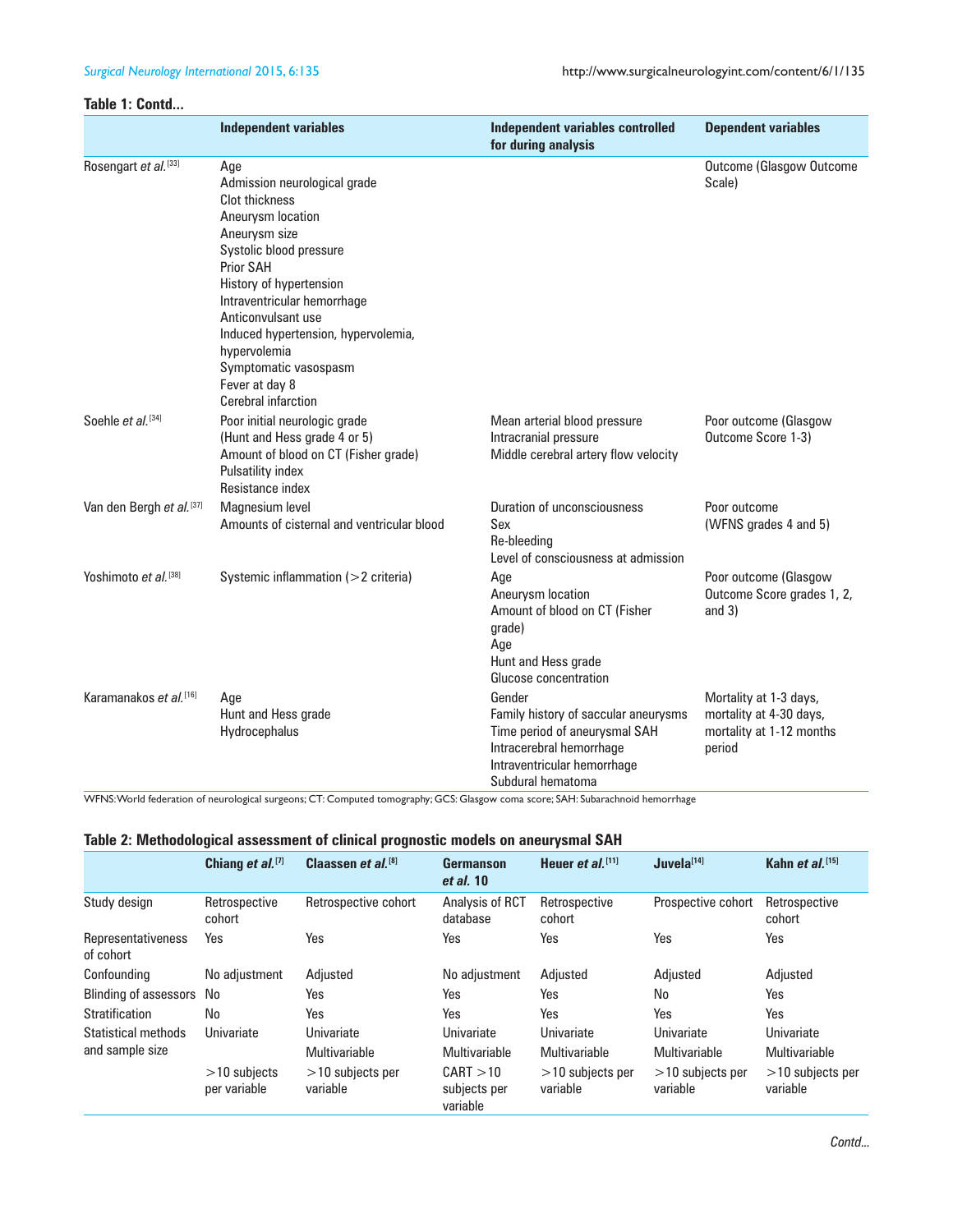#### **Table 2: Contd...**

| Validation                                     | None                           |                    | C-statistic                                           |      | None                           | None     |                                 |                                 |                | Hosmer-Lemeshow Hosmer-Lemeshow                          |
|------------------------------------------------|--------------------------------|--------------------|-------------------------------------------------------|------|--------------------------------|----------|---------------------------------|---------------------------------|----------------|----------------------------------------------------------|
| <b>Bias</b>                                    | <b>Recall bias</b>             |                    | No major                                              |      | No major                       |          | Ascertainment bias              | <b>Recall bias</b>              |                | No major                                                 |
| Funding                                        | Not stated                     |                    | Declared                                              |      | <b>Declared</b>                |          | Not stated                      | <b>Declared</b>                 |                | Declared                                                 |
|                                                | Kramer et al. <sup>[17]</sup>  |                    | Krishnamurthy et al. [18]                             |      | Lindvall et al.[20]            |          | McGirt et al. <sup>[23]</sup>   | Miss et al. <sup>[24]</sup>     |                | Mocco et al. $[25]$                                      |
| Study design                                   | Retrospective<br>cohort        |                    | Retrospective cohort                                  |      | Prospective<br>cohort          | cohort   | Retrospective                   | Prospective cohort              |                | Prospective cohort                                       |
| Representativeness<br>of cohort                | Yes                            |                    | Yes                                                   |      | Yes                            | Yes      |                                 | Yes                             |                | Yes                                                      |
| Confounding                                    | Adjusted                       |                    | Adjusted                                              |      | No adjustment                  | Adjusted |                                 | Adjusted                        |                | Adjusted                                                 |
| <b>Blinding of assessors</b>                   | Yes                            |                    | No                                                    |      | Yes                            | Yes      |                                 | Yes                             |                | Yes                                                      |
| Stratification                                 | Yes                            |                    | Yes                                                   |      | No                             | Yes      |                                 | Yes                             |                | Yes                                                      |
| <b>Statistical methods</b>                     | Univariate                     |                    | Univariate                                            |      | Univariate                     |          | Univariate                      | Univariate                      |                | Univariate                                               |
| and sample size                                | Multivariable                  |                    | Multivariable                                         |      | <b>Multivariable</b>           |          | Multivariable                   | <b>Multivariable</b>            |                | <b>Multivariable</b>                                     |
|                                                | 10 subjects per<br>variable    |                    | $>10$ subjects per<br>variable                        |      | $>10$ subjects<br>per variable | variable | $>10$ subjects per              | $>10$ subjects per<br>variable  |                | $>10$ subjects per<br>variable                           |
| Validation                                     | None                           |                    | None                                                  |      | C-statistic                    | None     |                                 | None                            |                | None                                                     |
| Bias                                           | No major                       |                    | <b>Recall bias</b><br>Selection bias<br>Referral bias |      | No major                       | No major |                                 | No major                        |                | Selection bias<br>Referral bias                          |
| Funding                                        | <b>Declared</b>                |                    | Not stated                                            |      | <b>Declared</b>                | Declared |                                 | <b>Declared</b>                 |                | <b>Declared</b>                                          |
|                                                | Naidech et al. <sup>[26]</sup> |                    | Ogilvy et al. [28]                                    |      | Qureshi et al. <sup>[29]</sup> |          | Rabinstein et al.[30]           | Risselada et al.[32]            |                | Rosengart et al.[33]                                     |
| Study design                                   | Retrospective<br>cohort        |                    | Prospective cohort                                    |      | Retrospective<br>cohort        | cohort   | Retrospective                   | Analysis of RCT<br>database     |                | Analysis of RCT<br>database                              |
| Representativeness<br>of cohort                | Yes                            |                    | Yes                                                   |      | Yes                            | Yes      |                                 | Yes                             |                | Yes                                                      |
| Confounding                                    | Adjusted                       |                    | Adjusted                                              |      | Adjusted                       | Adjusted |                                 | Adjusted                        |                | Adjusted                                                 |
| <b>Blinding of assessors</b>                   | Yes                            |                    | Yes                                                   |      | Yes                            | Yes      |                                 | Yes                             |                | Yes                                                      |
| Stratification                                 | Yes                            |                    | Yes                                                   |      | Yes                            | Yes      |                                 | Yes                             |                | Yes                                                      |
| <b>Statistical methods</b>                     | Univariate                     |                    | Univariate                                            |      | Univariate                     |          | Univariate                      | Univariate                      |                | Univariate                                               |
| and sample size                                | Multivariable                  |                    | Multivariable                                         |      | Multivariable                  |          | Multivariable                   | Multivariable                   |                | Multivariable                                            |
|                                                | $>10$ subjects<br>per variable |                    | $>10$ subjects per<br>variable                        |      | $>10$ subjects<br>per variable | variable | 10 subjects per                 | $>10$ subjects per<br>variable  |                | $>10$ subjects per<br>variable                           |
| Validation                                     | None                           |                    | None                                                  |      | None                           | None     |                                 | <b>Bootstrap</b><br>C-statistic |                | Goodness of<br>Hosmer-Lemeshow fit-McFadden R<br>squared |
| <b>Bias</b>                                    |                                |                    |                                                       |      |                                |          |                                 |                                 |                |                                                          |
| Funding                                        | No major<br>Declared           |                    | No major<br>Not stated                                |      | No major<br>Not stated         | No major | Not stated                      | No major<br>Declared            |                | No major<br>Declared                                     |
|                                                |                                | Soehle et al. [34] |                                                       |      | van den Bergh et al.[37]       |          | Yoshimoto et al. [38]           |                                 |                | Karamanakos et al. [16]                                  |
|                                                |                                |                    | Prospective cohort                                    |      | Prospective cohort             |          | Retrospective cohort            |                                 |                | Prospective cohort                                       |
| Study design<br>Representativeness of cohort   |                                | Yes                |                                                       | Yes  |                                |          | Yes                             |                                 | Yes            |                                                          |
| Confounding                                    |                                |                    |                                                       |      |                                |          |                                 |                                 |                |                                                          |
|                                                |                                | Adjusted<br>No     |                                                       |      | Adjusted<br>Not stated         |          | Adjusted<br>Not stated          |                                 | Adjusted<br>No |                                                          |
| <b>Blinding of assessors</b><br>Stratification |                                | No                 |                                                       | Yes  |                                |          | Yes                             |                                 | Yes            |                                                          |
| Statistical methods and                        |                                |                    |                                                       |      |                                |          |                                 |                                 |                |                                                          |
| sample size                                    |                                | Univariate         |                                                       |      | Univariate                     |          | Univariate                      |                                 | Univariate     |                                                          |
|                                                |                                | Multivariable      |                                                       |      | Multivariable                  |          | Multivariable                   |                                 |                | Multivariable                                            |
|                                                |                                |                    | $<$ 10 subjects per variable                          |      | $>$ 10 subjects per variable   |          | $>$ 10 subjects per variable    |                                 |                | $>$ 10 subjects per variable                             |
| Validation                                     |                                | None               |                                                       | None |                                |          | None                            |                                 | None           |                                                          |
| <b>Bias</b>                                    |                                | No major           |                                                       |      | No major                       |          | Selection bias<br>Referral bias |                                 | No major       |                                                          |
| Funding                                        |                                | Declared           |                                                       |      | Not stated                     |          | Not stated                      |                                 | Declared       |                                                          |

RCT: Randomized controlled trial; SAH: Subarachnoid hemorrhage; CART: Classification and regression tree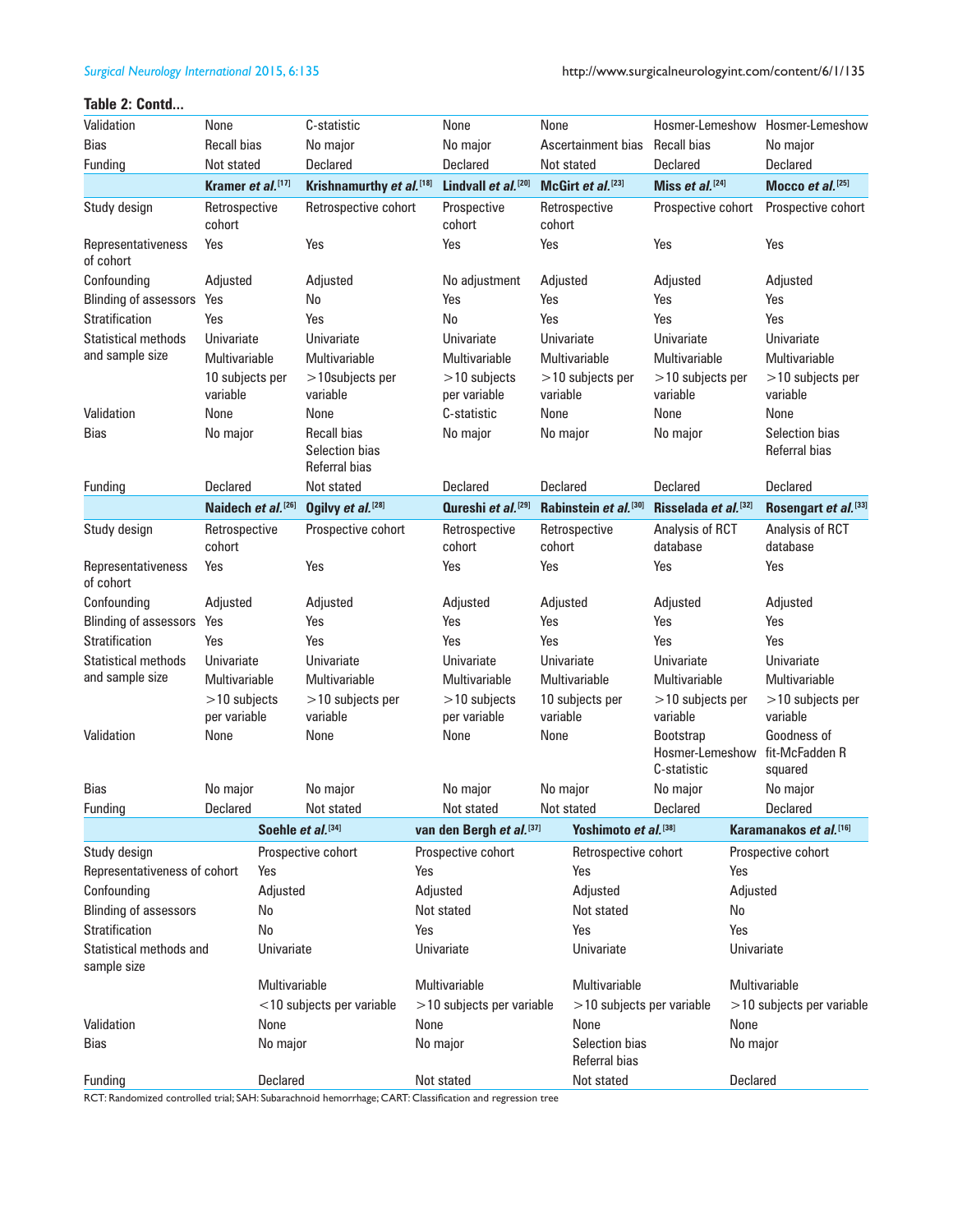criteria. Representative patient cohorts were included in these studies. With the exception of one study (Soehle et al. 2007<sup>[34]</sup>), all studies had adequate patient sample sizes to ensure effective study power. Predictor variables were adequately defined in all studies. Patients were followed from 1 to 12 months after aneurysmal rupture for assessment of neurological outcomes, with small proportions of patients lost to follow‑up. Outcome assessments were performed in 15 of 22 studies. In addition, most studies (19 of 22 studies) accounted for potential confounding variables and stratification in their analyses. Univariate and multivariable logistic regression analyses were used for most studies (21 of 22 studies). However, only 6 of 22 studies checked for model performance including good calibration (agreement between predicted probabilities and observed outcome frequencies) and good discrimination (ability to distinguish between patients with and without the outcome).<sup>[2-4]</sup> Finally, studies of clinical predictors and prediction models in aneurysmal SAH are prone to patient selection and referral biases, as well as recall bias in outcome assessments.

#### **DISCUSSION**

This systematic review was conducted to synthesize current evidence on prognostic factors affecting the outcome in aneurysmal SAH and to appraise the methodologic quality of studies investigating these clinical outcome prediction tools.

#### **Methodological issues**

Systematic reviews for clinical prognostic factors and clinical prediction tools in aneurysmal SAH face a number of methodological challenges. These include within and between study patient heterogeneity, regional variations in treatment protocols, patient referral biases, and differences in treatment and prognosis viewpoints across different cultures.

Between-center differences in treatment and patient populations influence patient prognosis and clinical outcomes[7,8,10,11,14‑18,20,22‑30,32‑34,37,38] These center cluster effects should be taken into account when determining the effect sizes of individual prognostic factors. In addition, prognostic variables may be co-dependent.<sup>[7,8,10,11,14-18,20,22-30,32-34,37,38]</sup> Exploration of interactions between variables is important as they reflect the interrelated pathophysiologic mechanisms of brain‑body associations in aneurysmal SAH.

Unlike a recently performed systematic review on clinical prediction models in aneurysmal SAH,<sup>[13]</sup> this systematic review included:

- Studies that provide clear definitions of predictor variables
- Studies with adequate study effective power and sample sizes, and

Methodological assessment based on standardized guidelines for quality assessment of clinical prediction tools.

This systematic review also attempted to overcome other methodological limitations by including high quality cohort studies and RCTs in prognosis fulfilling a number of quality assessment criteria, namely, those proposed by QUADCPR,[9] and criteria proposed by Bouwmeester et al. 2012.<sup>[5]</sup> In addition, all included studies had clearly defined predictor and outcome variables, effective study power, as well as clinically and statistically sensible prediction tools, and prognostic factors.

Across most studies, the core and most frequently retained clinical outcome predictors in aneurysmal SAH include age,[10,16,23,28,30,32,33] neurological grade,[10,15,16,23,28,30,32] aneurysm size,<sup>[32,33]</sup> and blood clot thickness.<sup>[28,30,32,33]</sup>. Yet, a number of other systemic, physiologic, and neurologic parameters may also turn out to be important clinical outcome predictors. These factors are usually not as frequently included in clinical outcome prognostic studies on aneurysmal SAH. For instance, even though the majority of studies  $(n = 20)$  used univariate and multivariable logistic regression analyses for determination of significant prognostic factors and clinical prediction tools, only 6 of the 22 studies checked for model performance. Lack of knowledge about these model performance parameters may perpetuate one's lack of awareness about other possible entities that may influence the clinical prediction model, like potential interactions that may exist between core predictors.

#### **CONCLUSION**

Studies attempting to elucidate prognostic factors in aneurysmal SAH are affected by a number of methodologic limitations. This systematic review attempted to overcome some of these methodologic limitations by synthesizing high‑quality RCTs and cohort studies. Yet, these synthesized epidemiologic studies did not attempt to clarify underlying mechanisms of how ruptured brain aneurysms influence other body systems. Brain‑body associations carry a significant impact on patients' clinical outcomes. Together, existing methodologic limitations of epidemiologic studies on outcome prognosis in aneurysmal SAH readily influence the quality of clinical insight gained in this area.

#### **REFERENCES**

- 1. Adams ST, Leveson SH. Clinical prediction rules. BMJ 2012;344:d8312.
- 2. Altman DG, Royston P.What do we mean by validating a prognostic model? Stat Med 2000;19:453-73.
- 3. Bartfay E, Bartfay WJ. Accuracy assessment of prediction in patient outcomes. J Eval Clin Pract 2008;14:1-10.
- 4. Beattie P, Nelson R. Clinical prediction rules: What are they and what do they tell us? Aust J Physiother 2006;52:157-63.